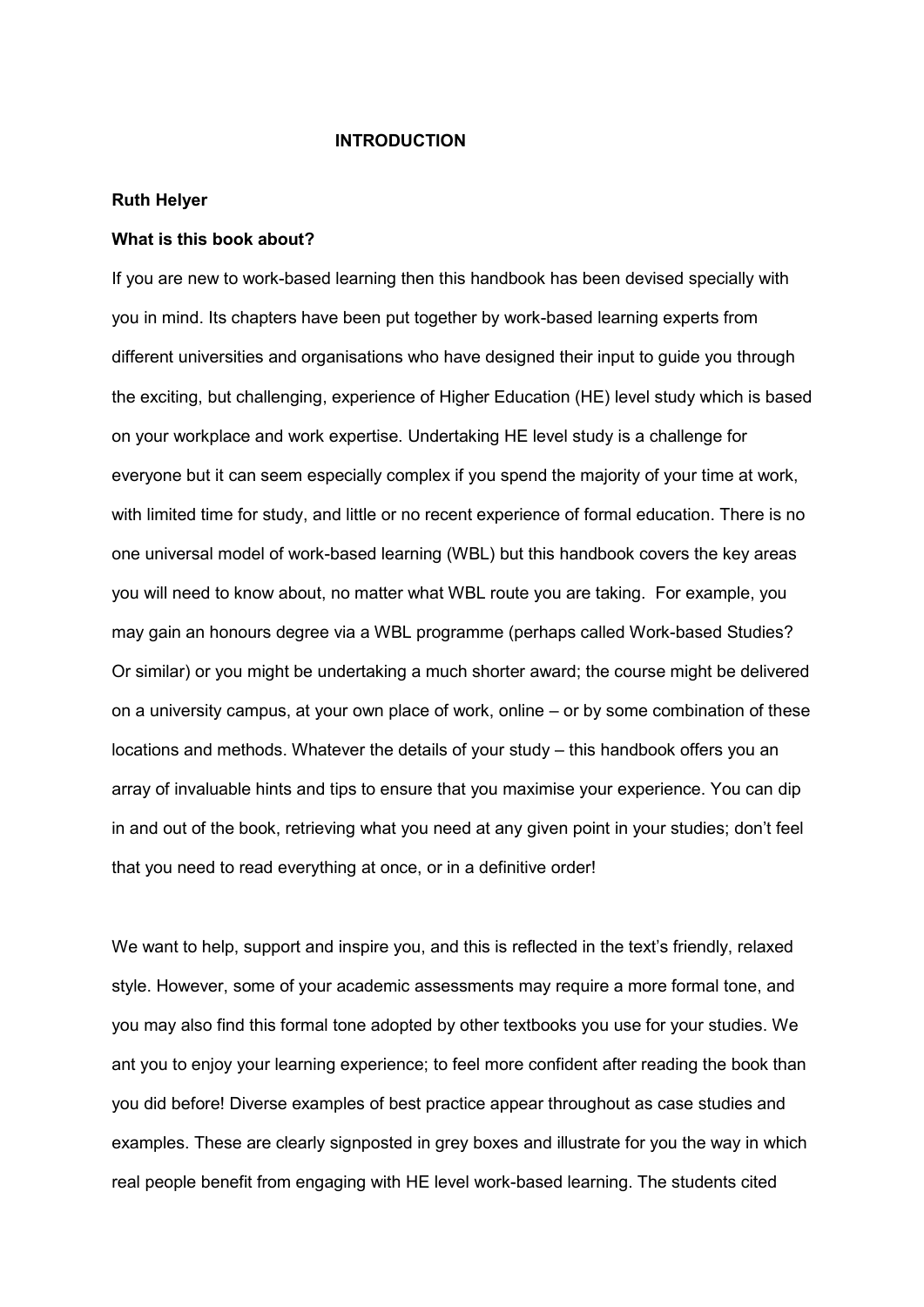show that it is possible to be employed, juggle personal commitments and flourish in a learning environment despite not attending university at 18, or undertaking "A" levels. The examples are drawn from real student experiences, but care has been taken not to identify individual students. There are also numerous activities and exercises for you to try; tick-lists for you to use and lists of Top Tips. You will notice one of these coming up when you see its title or instructions in **bold.** These are designed to be useful, but fun, activities which will hopefully make some of the learning processes easier for you.

#### **What is Work-based Learning (WBL)**?

The information provided about WBL will help you to place your own experience in context; it will also help you to describe what you are doing to your line manager, colleagues, family and friends! Put simply, work-based learning is what is "learned" by working – not reading about work, or observing work, but actually undertaking work activities. Whilst reading and research could well be involved, especially if you"re aiming for a formal qualification, this is learning from *real* work and *real* life and accepting how inextricably linked those activities are. As the sophistication and level of your job increases, so does the likelihood that you will be undertaking research and studying theory.

Your "Work" may not be fulltime paid employment. Perhaps you are learning in a work placement, or as a volunteer? WBL involves many diverse students just like you, but they are all actively *doing* the things they"re learning about (and actively learning from this doing!) You learn in your workplace and/or the classroom, further supported by electronic and mobile technologies. Increasingly communication between you, your tutors and your peers will be carried out online and your university or college will offer you introductory support and skills sessions to make sure you get the most out of these new and developing technologies (**Chapter 1** – HE skills; **Chapter 7** - online learning).

WBL commonly uses the Accreditation of Prior Learning (APL), a process which acknowledges learning from previous experience and/or qualifications. This reduces the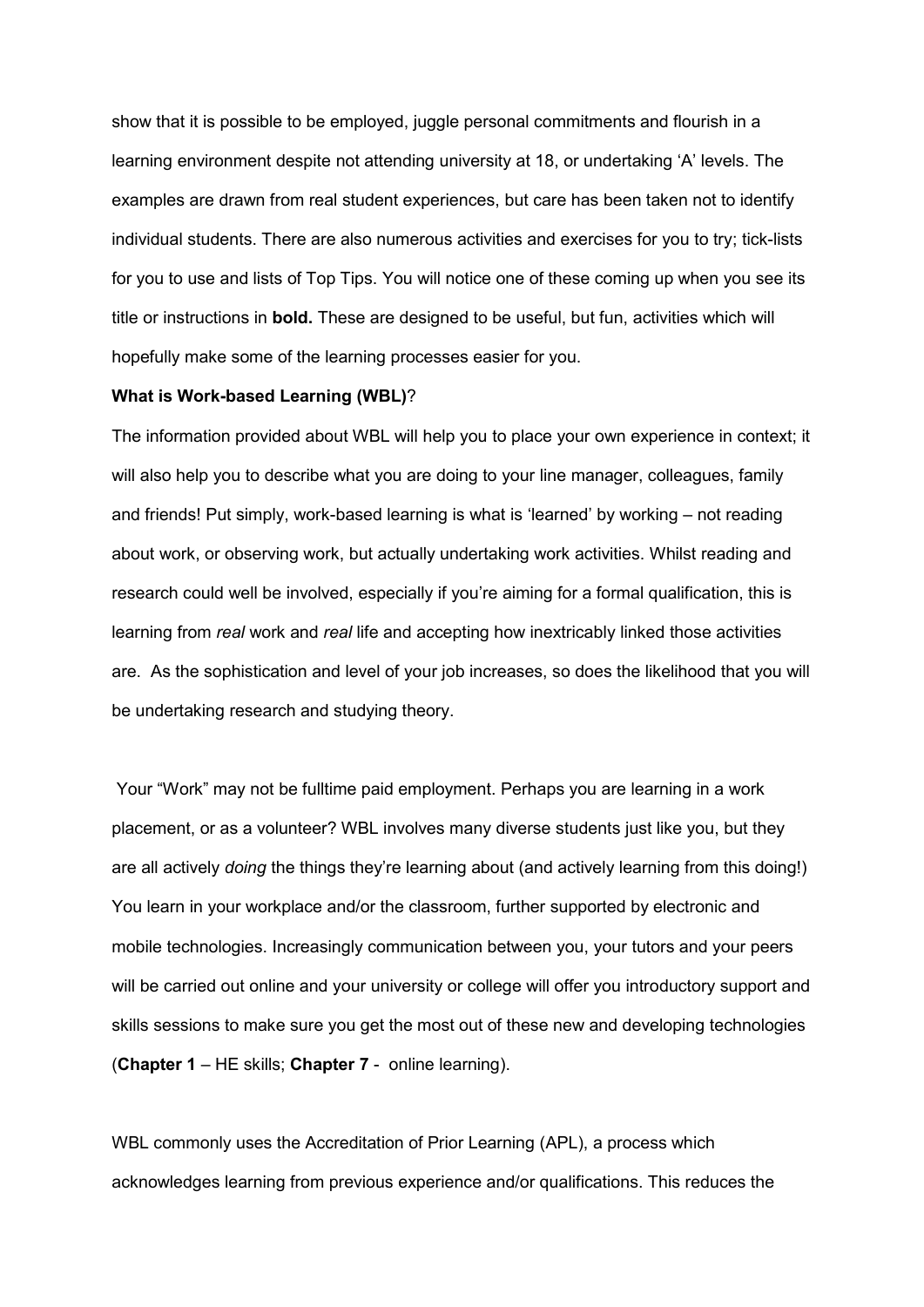amount of time taken to obtain an award (**Chapter 2** - APL). As a work-based learning student you can gain credit towards your award through APL. This is especially empowering if you initially felt out of place and in a hurry at university**.** There need be no such thing as "missing your chance". You can also include continuing professional development (CPD) activity which you are carrying out at work already, in your WBL programme (**Chapter 3**).

As well as the unusual aspects of being a work-based learning student you will also benefit from the traditional advantages of HE - the development of intellectual, personal, critical and analytical skills, which will support and complement your practical skills and knowledge. You are likely to have much more life experience than an 18 year old student, furthermore you will probably find that your student peers in your class or study group differ widely in age, background and aspirations (this can even be the case when you are all from the same company!) However, as motivated, employed people prepared to work hard in order to successfully fit studying into already busy lives you will also have much in common. Because HE level work-based learning programmes take account of your existing knowledge and expertise they are the best, and certainly most time-effective, HE study route for you.

# **Let's summarise some of the key benefits of work-based learning**

- Acknowledges skills & knowledge gained at work
- Maximises your time (1) by offering APL credit and potentially advanced standing (**Chapter 2**)
- $\bullet$ Maximises your time (2) - by assisting with workplace CPD and projects which you would have to do anyway (**Chapter 3** – CPD, **Chapter 5** - Projects)
- Combines education and development for the "real" world (**Chapter 8**)
- Offers Networking opportunities your peers will all be employed too  $\bullet$
- Links you into routes to various HE awards (**Chapter 8**)

## **AND, the key benefits of WBL study routes?**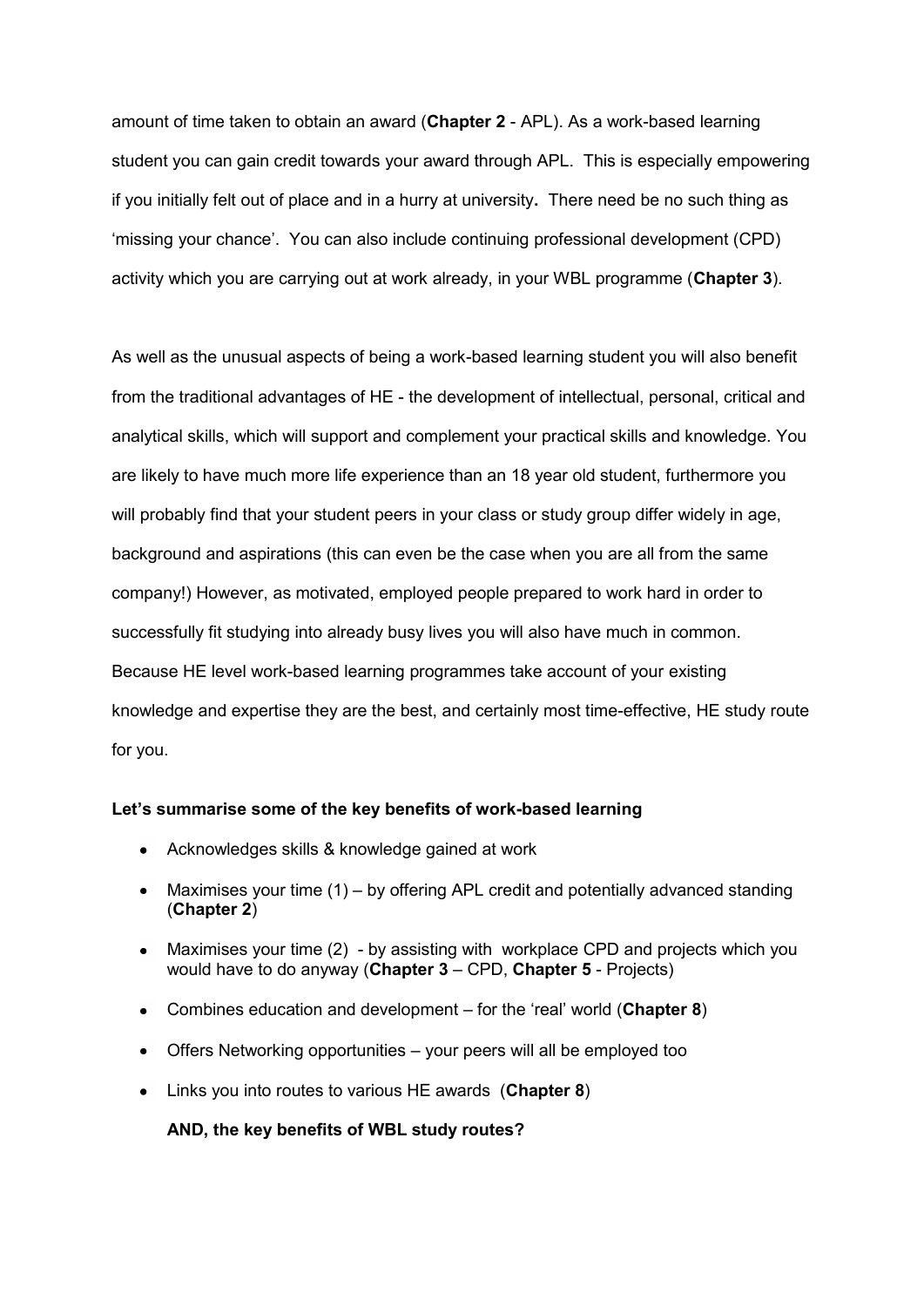- Use your work role to provide/inform the curriculum
- Focus on your individual Learning Plan (Contract/Agreement) (**Chapter 3)** some universities re-visit this each year
- Facilitate cross-disciplinary working, spanning subjects and sectors
- Actively accredit prior learning, both experiential and certificated (**Chapter 2**)
- Acknowledge that learning is taking place at diverse locations, not just in HEIs
- Offer flexibility re: time, place and style of study for example there may be off campus, out of hours and electronic options
- Allow longer (and looser) timeframes in which to complete awards
- Encourage negotiation of title, and content, of award (this differs between institutions)  $\bullet$
- Keep compulsory modules and campus attendance to a minimum
- Offer generic skills modules invaluable whatever your job
- Operate beyond the academic calendar, for example many recruit new starters and/or offer modules more than once a year
- Support reflective practice and self-analysis (**Chapter 1**)
- Offer innovative methods of learning, teaching and assessment (**Chapter 4** )
- Utilise technology, e-learning, distance learning (**Chapter 7)**

Graduates of these work-based studies programmes frequently state that they could never

have undertaken HE level study, without the opportunity such a route has given them:

I could never have obtained my degree without a scheme like this. I left school with no qualifications and never felt like I could belong at university. The work-based studies programme proved me wrong! It is so flexible, it meant I could attend sessions and tutorials after work. I also completed a lot of the assignments at home, at work and in the library and based all of my major submissions on work tasks which I would have had to complete as part of my job, even if I wasn"t studying (Student A)

They also offer an ideal progression route, if you already hold a Foundation degree (Fd)

(**Chapter 8**), a small award; or some kind of professional qualification you can, potentially,

accelerate to full honours degree status. The multiple step-on and step-off points

characteristic of WBL programmes make this possible. Schemes often use a skeleton

structure (see figure below) which can be "fleshed out" in ways flexible enough to meet your

individual requirements.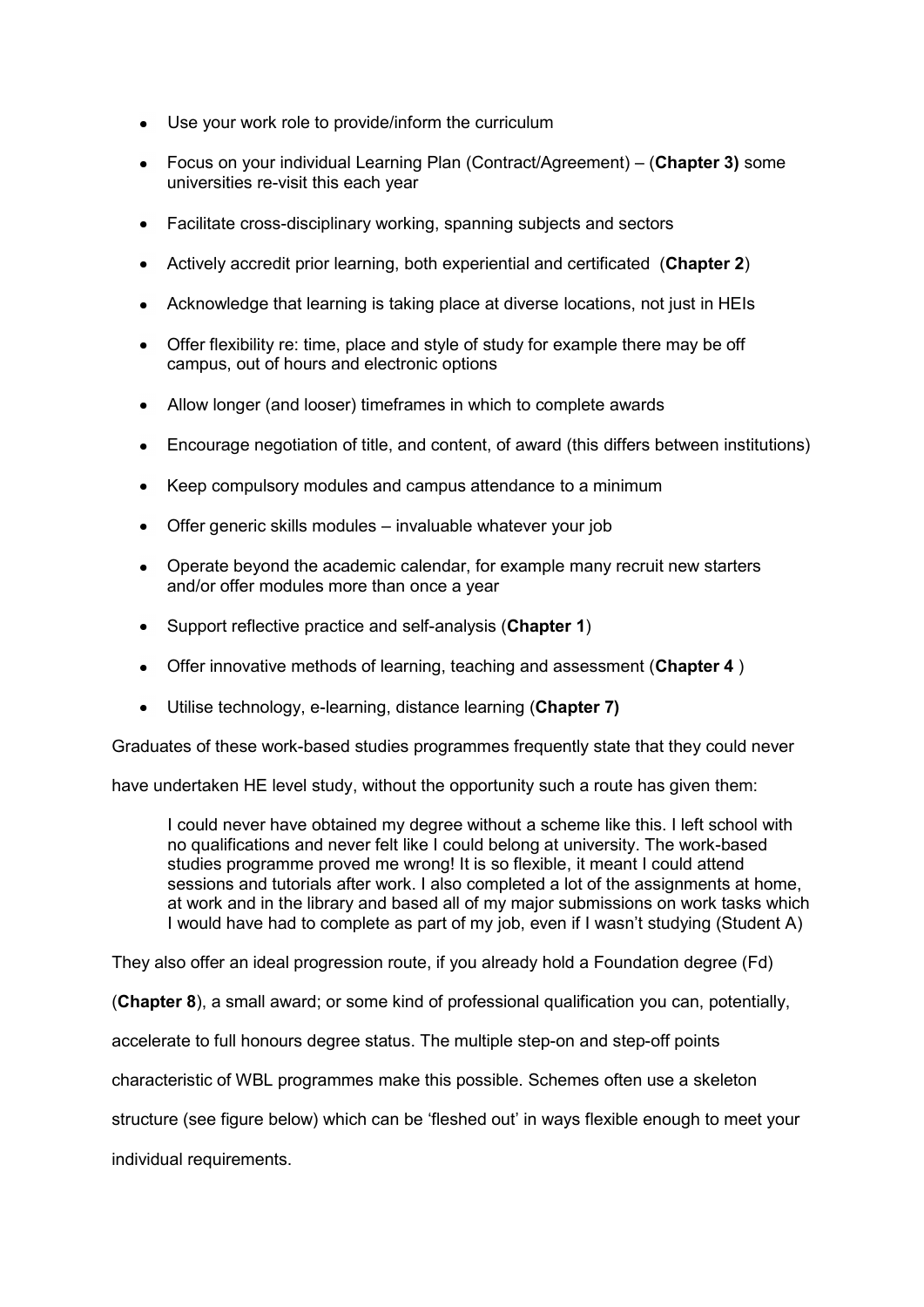| Level 4<br>Core<br><b>Modules</b> | Library & IT Skills<br>10 credits | Personal<br>Development<br>&<br>Programme<br>Planning<br>(L4/5/6) | Require 120<br>credits at<br>each level                    |
|-----------------------------------|-----------------------------------|-------------------------------------------------------------------|------------------------------------------------------------|
|                                   |                                   | 20 credits                                                        |                                                            |
| Level 5                           | Research Methods<br>(5/6)         | Personal<br>Development                                           | Some                                                       |
| Core                              |                                   | &                                                                 | modules run                                                |
| Modules                           | 20 credits                        | Programme<br>Planning<br>(L4/5/6)                                 | at more than<br>one level – to<br>facilitate APL<br>claims |
|                                   |                                   | 20 credits                                                        |                                                            |
| Level 6                           | Continuous<br>Professional        | Final Work<br>Based                                               | Often                                                      |
| (honours)                         | Development                       | Project or<br>Dissertation                                        | modules run<br>more than                                   |
| Core<br>Modules                   | 20 credits                        | 40 credits                                                        | <u>1ce a year</u>                                          |

# **Figure 1 - PROGRAMME REQUIREMENTS: UNDERGRADUATE – AN EXAMPLE**

The remaining credits needed for your award might come from a combination of:

- APL claims
- Taught modules  $\bullet$
- Skills modules
- W-B Projects  $\bullet$
- $\bullet$ Open Learning
- Independent Learning

# **What does a work-based learning student look like?**

*Student B is an employed process engineer who already had a Higher National Diploma in Mechanical and Electrical Engineering when she joined the work-based studies programme. She had obtained this within the previous five years. She joined the work-based studies programme at her local university when she found out that her HND could well be counted against a BSc in Engineering Studies. She obtained 120 credits at level 4 (120 required) and a further 50 credits at level 5 (120 required) for the precise content of her HND. She then gained further credits at level 5 for undertaking a core module where she learned about the process of claiming for prior learning (although this module itself carries only 20 credits, through its assessment process – a portfolio of evidence - she was able to claim a further 50 credits at level 5 for her experiential learning). This completed levels 4 and 5 (the equivalent of the first and second year of traditional undergraduate fulltime study). At level 6 she studied a taught module about continuing professional development (20 credits, evening attendance), undertook 'Research Methods' (20 credits, evening attendance), an engineering module (20 credits, day release) and two work-based projects, one worth 20 credits and one, worth 40. The 40 credit project, equivalent to a dissertation, involved developing a completely new process for her employer. This student was awarded a 2:1 classification for her BSc in just 2 years.*

### **Why would YOU choose to study this way? WBL graduates have plenty to say:**

### *Insufficient time to study fulltime?*

(WBL) is an ideal solution if you can"t commit to full–time study but have the right experience. I"d tell anyone to go for it (IT trainer to primary school teacher)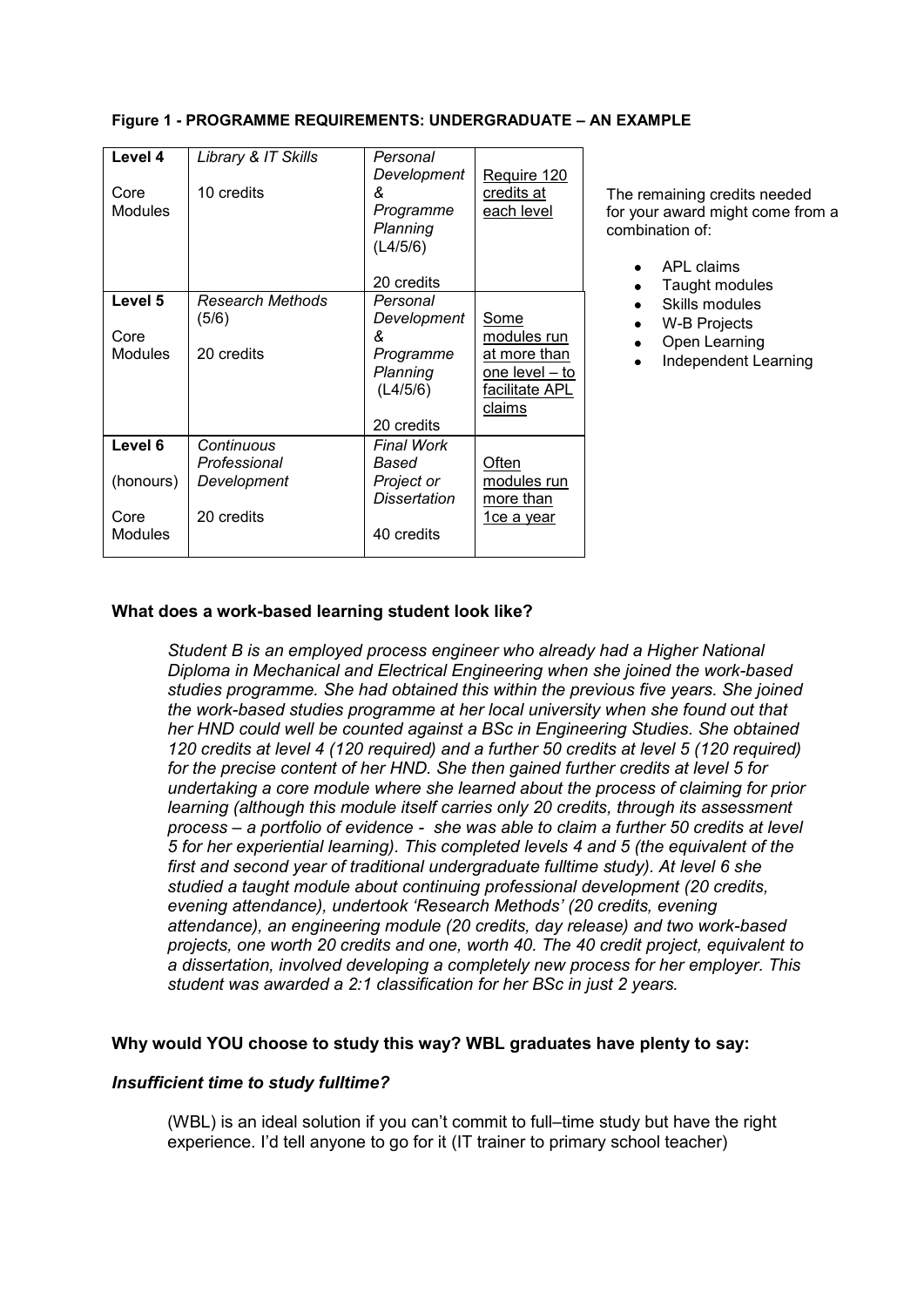### *Thinking of your next career move?*

(T)he opportunity to obtain credits for prior learning and professional work-based experience was just the springboard I needed to encourage me to take the first step (…) The Business Management degree not only reflected my experience and career path as a professional police officer but will benefit me in being considered for other managerial roles outside policing (Police Inspector)

## *Want to accelerate your career in a limited time frame?*

I was able to enhance my career prospects in my current position as a teaching assistant. I have always wanted to teach and am pleased that the (Work-based Studies programme) acknowledges my teaching experience and existing qualifications. I"ve been able to fast track myself. What should technically have been eight years of study has been reduced to three years. I"ve also been able to personalise my programme to suit my areas of interest, which is Special Educational Needs (Teaching Assistant to Teacher)

# *Would you benefit from presenting existing workplace projects in an academic format?* (**Chapter 5**)**:**

I wanted to do an engineering degree which gave me the opportunity to choose my own relevant modules. The (WBL route) allowed me to do this and, very importantly, claim credit for areas of major experience and learning. I was also able to transfer my previous qualifications into University credits, in effect, reducing my study time. Choosing specific modules to suit my current employment needs has been ideal. I"m a process engineer, responsible for the productivity and optimisation of manufacturing equipment. On this degree pathway I can now learn more about managing engineering projects and process improvements, as well as the standard technical modules more normally associated with an engineering degree (Engineer)

You can see from these quotations how varied the backgrounds and expertise of workbased learners are, the networking opportunities and shared practices you will gain from being part of a HE WBL community will really enrich your learning experience (**Chapter 6).** You are probably a "mature" student, but please don"t worry about this, being older than the traditional HE student really is NOT the hindrance new WB learners often presume it will be! You have a head-start on the wisdom and skills front, and experience of practical applications. Now is your chance to monopolise on all of this and connect some of your new educational goals to your professional and personal experience. You might feel that you need to make an extra effort to catch up on the theory and abstraction side of things, but don"t give up! This is worth the effort, there is always more to learn but it really enhances your workplace practice. WB learning students tend to have a goal-orientated and structured approach (sound familiar?!) this attitude ensures that you will achieve great things through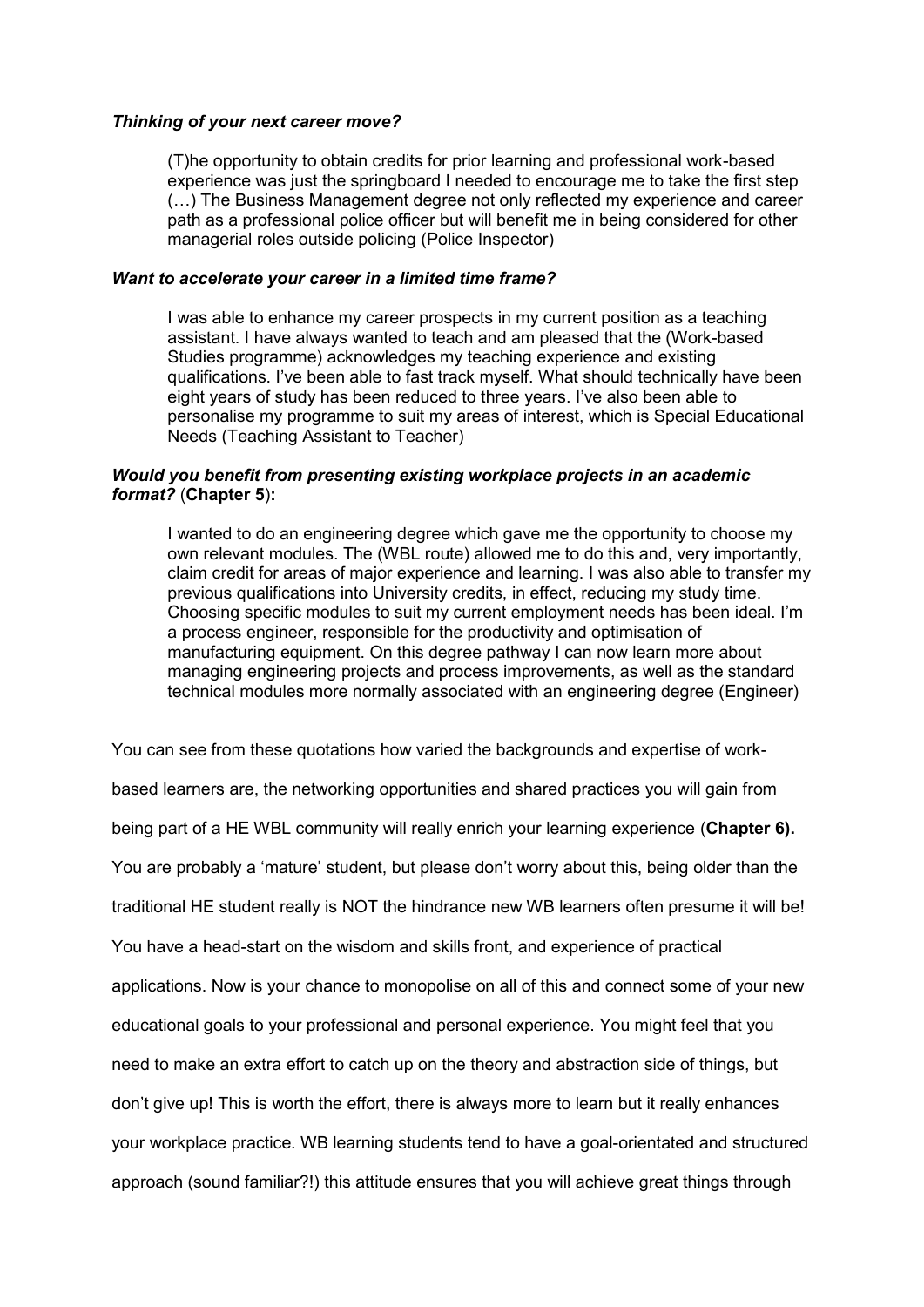your engagement with HE, not least because of your professional approach to being assessed (**Chapter 4**).

# **What's so good about HE anyway?**

HE level learning carries credit. This is what makes it possible to offer you awards and qualifications; there is a system in place to track and quantify what you have learned, and furthermore to compare this learning to other learning which is of a similar level of difficulty and complexity. Credit is used in the HE sector as a portable, international "currency". Because HE level learning carried credit your study pathway is flexible, adaptable, valued, tailor-made and tied into a recognised quality system. The HE credit system recognises successful completion of modules, courses and programmes**.**

# **Why are you engaging with work-based learning? – a quick re-cap!**

- **Bespoke** designed around your needs
- **Relevant**  connects to your real workplace activities
- **Student focused** the emphasis is on what you want/need to learn not what someone else wants to teach you
- **Credit-bearing** has a discernible worth attached, recognisable globally
- **Added value** encompasses your work and life needs and interests the qualification can feel like a bonus
- **•** Realistic in terms of flexible timescales and feasible expectations
- **Supported** your employer will see the benefit and may support with mentorship, time off, assistance with fees? (ask your Line Manager)
- **High status** HE award could bring promotion, pay rise, new job
- **Ongoing**  ties into progression and your continuous development
- **Enjoyable!** it really can be! You have such an influence on the content
- **Cutting edge** you learn, develop and use innovative, new practice
- **Different** this is not run of the mill, it is largely what you make it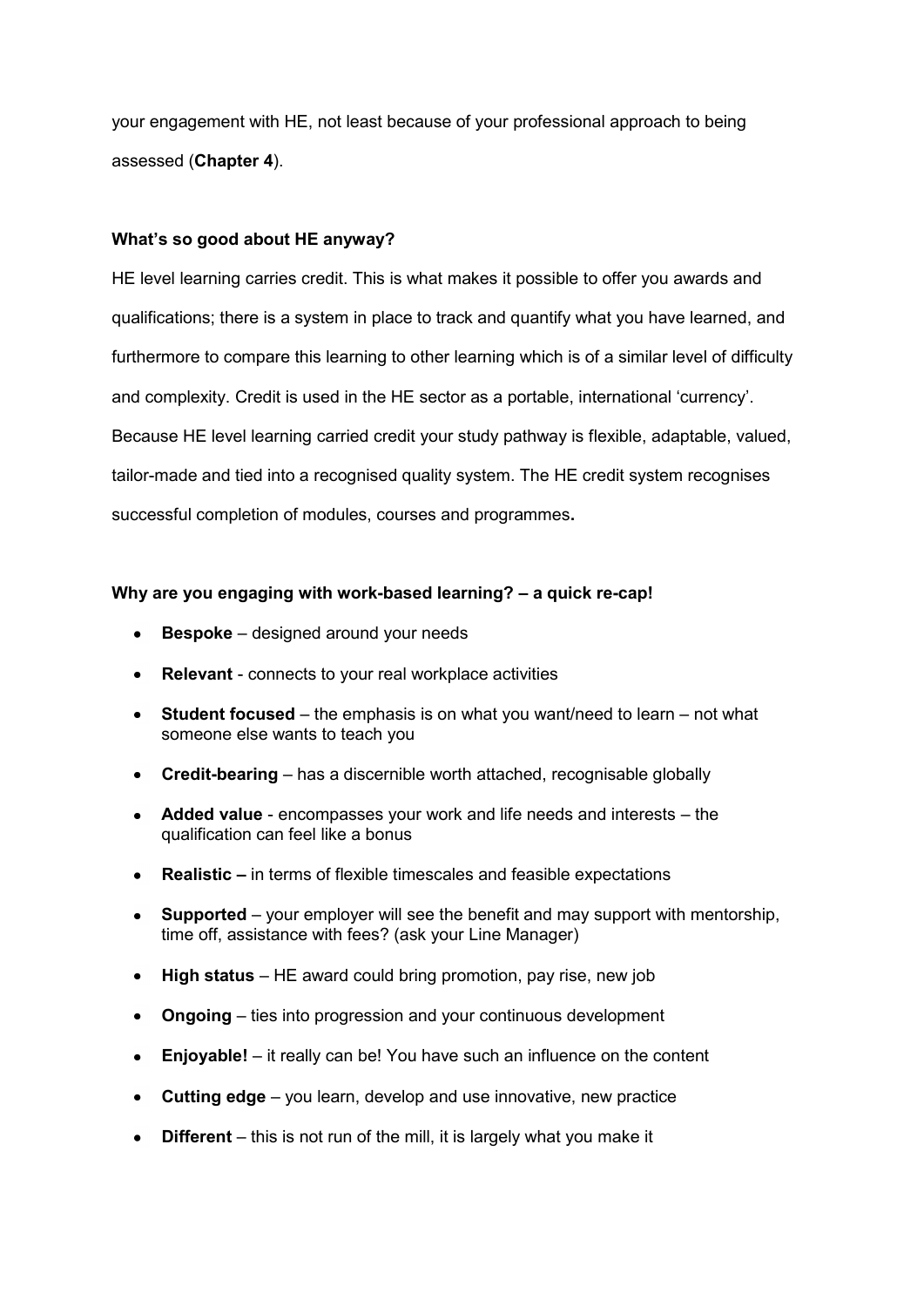The following chart summarises where key subjects and activities which will be of interest to you are mostly dealt with in the following chapters:

| <b>Headline chapter</b>                                   | Level 4                   | Level 5                  | Level 6               |
|-----------------------------------------------------------|---------------------------|--------------------------|-----------------------|
| content                                                   | (1 <sup>st</sup> Year     | (2 <sup>nd</sup> Year)   | (3 <sup>rd</sup> Year |
|                                                           | equivalent)               | equivalent)              | equivalent)           |
| Assessment                                                | chapter 4                 | chapter 4                | chapter 4             |
| <b>APL claims</b>                                         | chapter 2                 | chapter 2                | chapter 2             |
| <b>HE Skills</b>                                          | chapter 1                 |                          |                       |
| <b>WB Projects</b>                                        |                           | chapter $5 & 6$          | chapter $5 & 6$       |
| <b>Online Learning</b>                                    | chapter 7                 | chapter 7                | chapter 7             |
| Progression                                               |                           | chapter 8                |                       |
| <b>Continuous Professional</b><br>Development             |                           |                          | chapter 3             |
| <b>Programme Planning</b>                                 | chapters $2 & 3$          | chapters 2 & 3           | chapters $2 & 3$      |
| <b>Learning Contract</b>                                  | chapter $3 & 6$           | chapter $3 & 6$          | chapter 6             |
| <b>Support Networks</b>                                   | chapters 6,7 & 8          | chapters 6,7 & 8         | chapters 6,7 & 8      |
| CV & Job Description                                      | chapters 2 & 3            | chapters 2 & 3           | chapters 2 & 3        |
| <b>HE Context</b>                                         | intro & chapter 1         | intro & chapter 1        | intro & chapter 1     |
| Work Placements & Live<br><b>Briefs</b>                   | chapter 8                 | chapter 8                |                       |
| <b>Industry Relevance</b>                                 | chapter 8                 | chapter 8                |                       |
| <b>Research Methods</b>                                   |                           | chapter 5                | chapter 5             |
| Reflection                                                | chapters $1,2,3,4$<br>& 6 | chapter $1,2,3,4$ &<br>h | chapter $1,2,3,4$ &   |
| <b>Level Descriptors</b>                                  | chapters $1, 2, 8, 4$     | chapters $1, 2, 8, 4$    | chapters $1, 2, 8, 4$ |
| Accreditation<br><b>Foundation degrees</b><br>Progression | chapter 8                 | chapter 8                | chapter 8             |
| Feedback                                                  | chapters $4 & 6$          | chapters $4 & 6$         | chapters 4 & 6        |
| Autonomous learning                                       | chapters $1, 3 & 6$       | chapters 1,<br>3 & 6     | Chapters $1, 3 & 6$   |